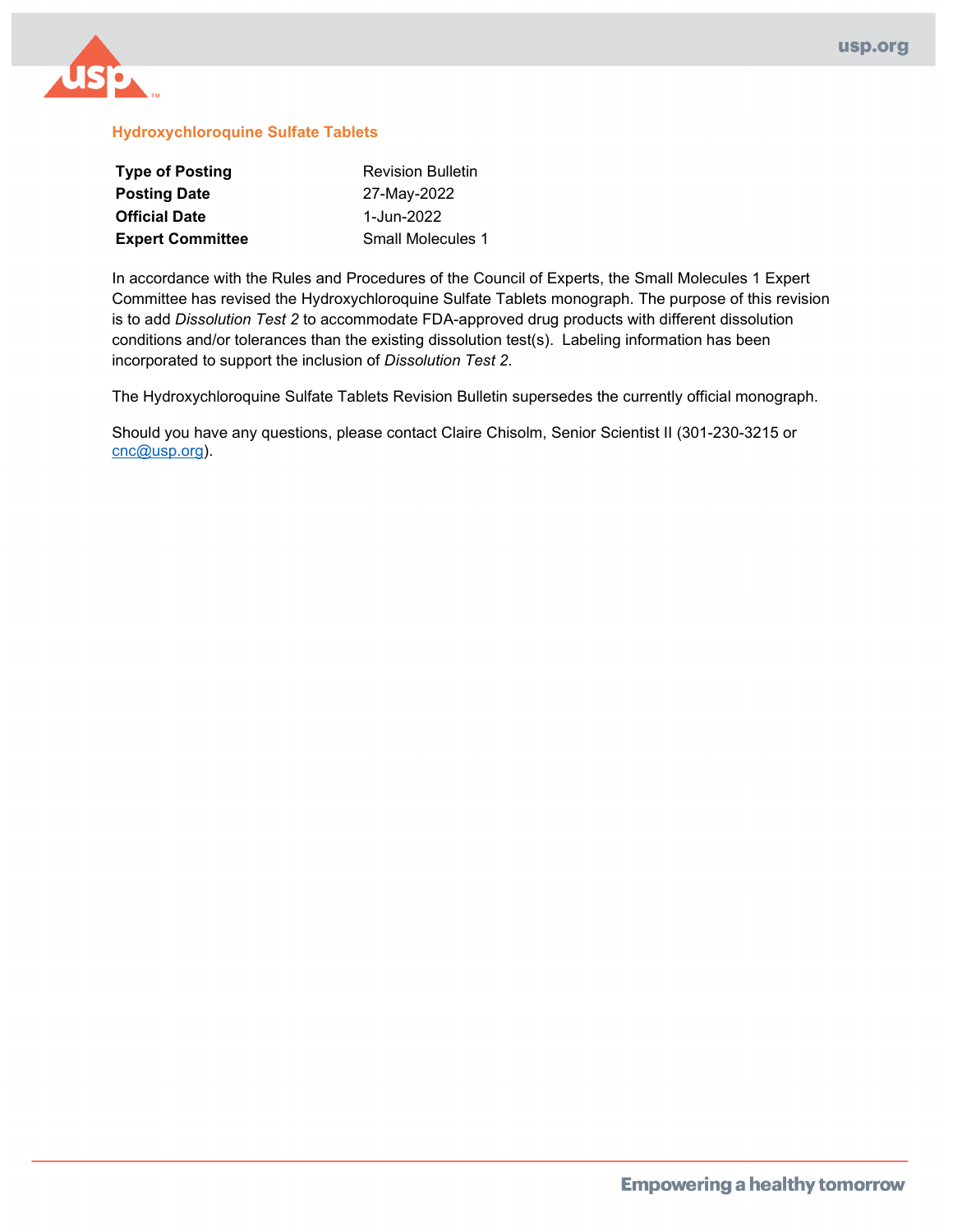# **Hydroxychloroquine Sulfate Tablets**

# **DEFINITION**

Hydroxychloroquine Sulfate Tablets contain NLT 93.0% and NMT 107.0% of the labeled amount of hydroxychloroquine sulfate  $(\mathsf{C}_{18}\mathsf{H}_{26}\mathsf{CIN}_{3}\mathsf{O}\cdot\mathsf{H}_{2}\mathsf{SO}_{4}).$ 

# **IDENTIFICATION**

**• A. Identification**—**Organic Nitrogenous Bases** 〈181〉

**Sample solution:** Nominally 20 mg/mL of hydroxychloroquine sulfate in water prepared as follows. Triturate a quantity of finely powdered Tablets, equivalent to about 1 g of hydroxychloroquine sulfate, with 50 mL of water, and filter (retain the remainder of the filtrate for *Identification B*).

**Acceptance criteria:** The clear filtrate meets the requirements.

**• B. Identification Tests**—**General** 〈191〉**,** *Chemical Identification Tests, Sulfate***:** The clear filtrate obtained from *Identification A* meets the requirements.

**• C.** The retention time of the major peak of the *Sample solution* corresponds to that of the *Standard solution*, as obtained in the *Assay*.

# **ASSAY**

# **• Procedure**

**Solution A: Acetonitrile, water, and phosphoric acid (100:900:2)** 

**Solution B: Acetonitrile, water, and phosphoric acid (800:200:1)** 

**Mobile phase:** *Solution A* and *Solution B* (97:3)

**Standard solution:** 0.01 mg/mL of [USP Hydroxychloroquine Sulfate RS](https://store.usp.org/searchresults?Ntt=1327000&searchType=simple&type=search) in *Solution A* prepared as follows. Transfer a suitable quantity of [USP Hydroxychloroquine Sulfate RS](https://store.usp.org/searchresults?Ntt=1327000&searchType=simple&type=search) to a suitable volumetric flask, and add *Solution A* to about 75% of the flask volume. Sonicate for NLT 5 min or until solids are dissolved. Dilute with *Solution A* to volume.

- **Sample stock solution:** Nominally 1.0 mg/mL of hydroxychloroquine sulfate in *Solution A* prepared as follows. Transfer a portion of finely ground powder, from NLT 20 Tablets, equivalent to about 200 mg of hydroxychloroquine sulfate to a 200-mL volumetric flask and add *Solution A* to about 75% of the flask volume. Sonicate for NLT 10 min or until solids are dissolved. Dilute with *Solution A* to volume.
- **Sample solution:** Nominally 0.01 mg/mL of hydroxychloroquine sulfate in *Solution A* from *Sample stock solution*. Pass through a suitable filter.

# **Chromatographic system**

(See *Chromatography* 〈621〉*, System Suitability*.)

**Mode:** LC **Detector:** UV 220 nm **Column:** 2.0-mm  $\times$  10-cm; 2-µm packing  $L1$ **Column temperature:** 35° **Flow rate:** 0.8 mL/min **Injection volume:** 3 µL **System suitability**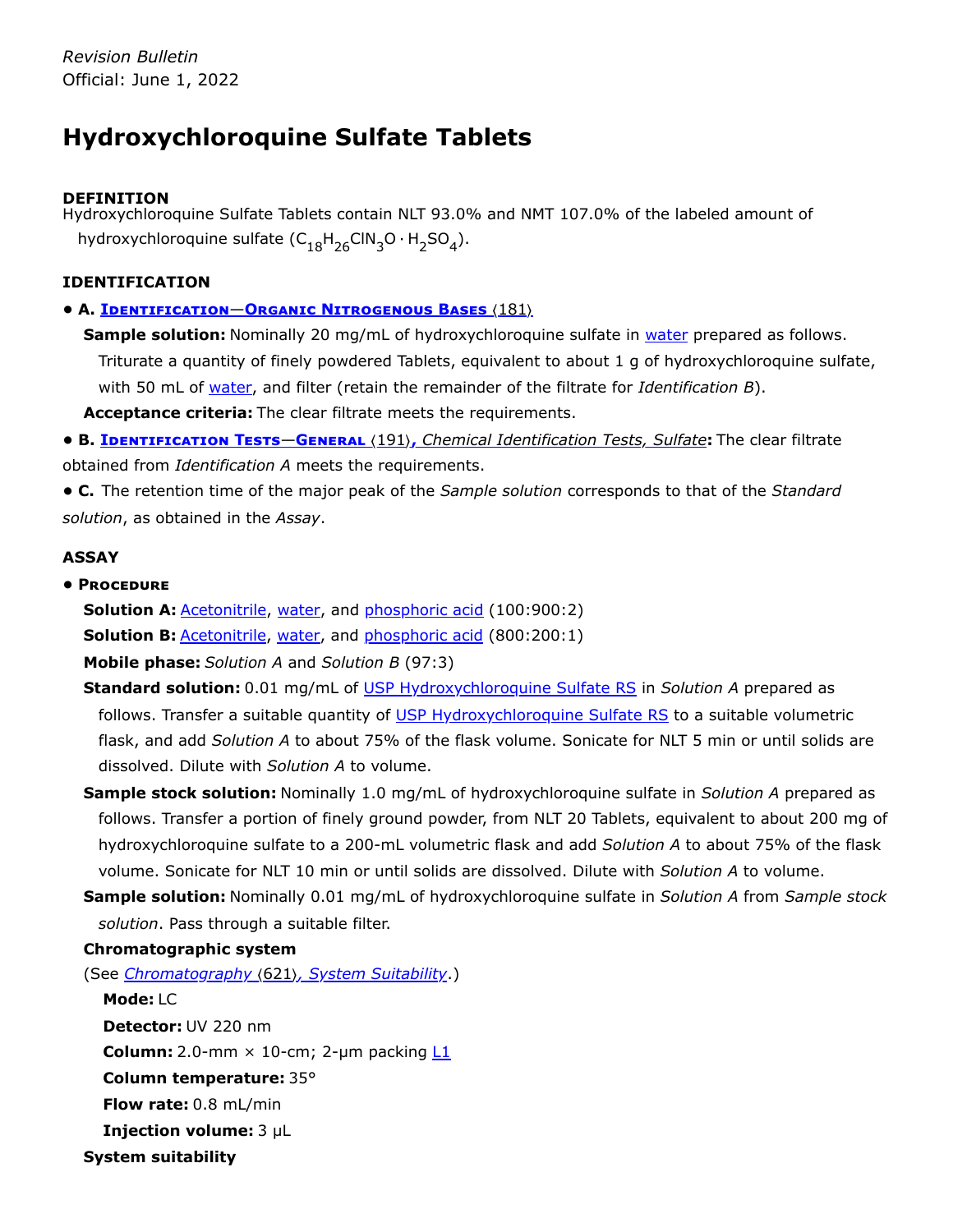**Sample:** *Standard solution*

**Suitability requirements**

**Tailing factor:** NMT 2.0

**Relative standard deviation:** NMT 2.0%

**Analysis**

**Samples:** *Standard solution* and *Sample solution*

Calculate the percentage of the labeled amount of hydroxychloroquine sulfate  $\mathsf{(C_{18}H_{26}ClN_{3}O\cdot}$ 

 $H_2SO_4$ ) in the portion of Tablets taken:

$$
\text{Result} = (r_{U}/r_{S}) \times (C_{S}/C_{U}) \times 100
$$

 $r_{U}$  = peak response of hydroxychloroquine from the *Sample solution* 

*r* = peak response of hydroxychloroquine from the *Standard solution S*

 $C_{\mathcal{S}}$  = concentration of <u>USP Hydroxychloroquine Sulfate RS</u> in the *Standard solution* (mg/mL)

*C* = nominal concentration of hydroxychloroquine sulfate in the *Sample solution* (mg/mL)  $C_{II}$ 

**Acceptance criteria:** 93.0%–107.0%

#### **PERFORMANCE TESTS**

*Change to read:*

#### **• Dissolution** 〈711〉

**▲Test 1**▲ (RB 1-Jun-2022)

**Medium:** Water; 900 mL

**Apparatus 2:** 50 rpm

**Time:** 60 min

**Standard solution:** [USP Hydroxychloroquine Sulfate RS](https://store.usp.org/searchresults?Ntt=1327000&searchType=simple&type=search) in *Medium*

**Sample solution:** Pass a portion of the solution through a suitable filter. Dilute with *Medium*, if necessary.

**Instrumental conditions**

**Mode:** UV

**Analytical wavelength:** 343 nm

**Analysis:** Determine the percentage of the labeled amount of hydroxychloroquine sulfate

 $(\mathsf{C}_{18}\mathsf{H}_{26}\mathsf{CIN}_3\mathsf{O}\cdot\mathsf{H}_2\mathsf{SO}_4)$  dissolved.

**Tolerances:** NLT 70% (Q) of the labeled amount of hydroxychloroquine sulfate  $\text{(C}_{18}\text{H}_{26}\text{CIN}_3\text{O} \cdot$ 

 $H_{2}SO_{4}$ ) is dissolved.

#### **▲Test 2**

If the product complies with this test, the labeling indicates that it meets USP *Dissolution Test 2*. **Medium:** 0.1 N hydrochloric acid; 500 mL, deaerated

**Apparatus 1:** 100 rpm

**Time:** 30 min

**Standard solution:** 0.013 mg/mL [USP Hydroxychloroquine Sulfate RS](https://store.usp.org/searchresults?Ntt=1327000&searchType=simple&type=search) in *Medium*. Sonicate to dissolve, if necessary.

**Sample solution:** Pass a portion of the solution through a suitable filter of 0.45-µm pore size and discard NLT 5 mL of filtrate. Dilute with *Medium* to a concentration similar to the *Standard solution*.

## **Instrumental conditions**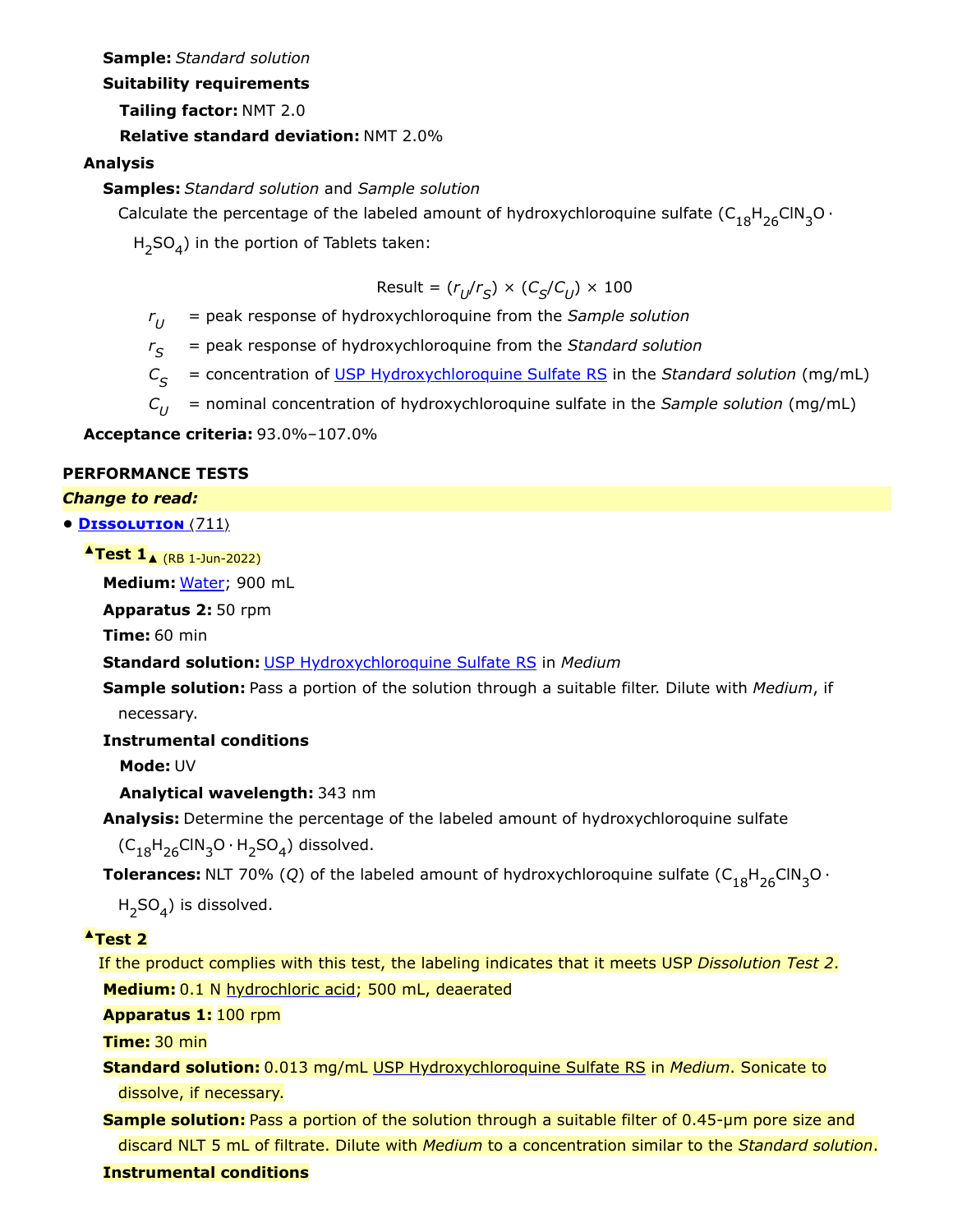(See *Ultraviolet-Visible Spectroscopy* 〈857〉.)

**Mode:** UV

#### **Analytical wavelength:** 343 nm

**Blank:** *Medium*

## **Analysis**

**Samples:** *Standard solution* and *Sample solution*

Calculate the percentage of the labeled amount of hydroxychloroquine sulfate (C<sub>18</sub>H<sub>26</sub>ClN<sub>3</sub>O ·

H<sub>2</sub>SO<sub>4</sub>) dissolved:

 $\textsf{Result} = (\mathcal{A}_{U}/\mathcal{A}_{S}) \times \mathcal{C}_{S} \times D \times V \times (1/L) \times 1000$ 

- $A_{U}$  = absorbance of the *Sample solution*
- *A* = absorbance of the *Standard solution S*
- $\mathcal{C}_{\mathcal{\mathbf{S}}}$  = concentration of <u>USP Hydroxychloroquine Sulfate RS</u> in the *Standard solution* (mg/mL)
- *D* = dilution factor of the *Sample solution*
- *V* = volume of the *Medium*, 500 mL
- $L =$  label claim (mg/Tablet)

**Tolerances:** NLT 80% (Q) of the labeled amount of hydroxychloroquine sulfate (C<sub>18</sub>H<sub>26</sub>ClN<sub>3</sub>O ·

 $\textsf{H}_{\textsf{2}}\textsf{SO}_{\textsf{4}}$ ) is dissolved.<sub>▲ (RB 1-Jun-2022)</sub>

**• UNIFORMITY OF DOSAGE UNITS** (905): Meet the requirements

## **IMPURITIES**

## **• Organic Impurities**

**Solution A: Acetonitrile, water, and phosphoric acid (100:900:2) Solution B: Acetonitrile, water, and phosphoric acid (800:200:1) Mobile phase:** See *[Table 1](#page-3-0)*.

<span id="page-3-0"></span>

| <b>Time</b><br>(min) | <b>Solution A</b><br>(%) | <b>Solution B</b><br>( %) |  |
|----------------------|--------------------------|---------------------------|--|
| $\mathbf 0$          | 97                       | 3                         |  |
| 1.8                  | 97                       | 3                         |  |
| 2.5                  | 5                        | 95                        |  |
| 3.5                  | 5                        | 95                        |  |
| 4.0                  | 97                       | 3                         |  |
| 6.0                  | 97                       | 3                         |  |

**Standard stock solution:** Use the *Standard solution* from the *Assay*.

**Standard solution:** 0.001 mg/mL of [USP Hydroxychloroquine Sulfate RS](https://store.usp.org/searchresults?Ntt=1327000&searchType=simple&type=search) in *Solution A* from *Standard*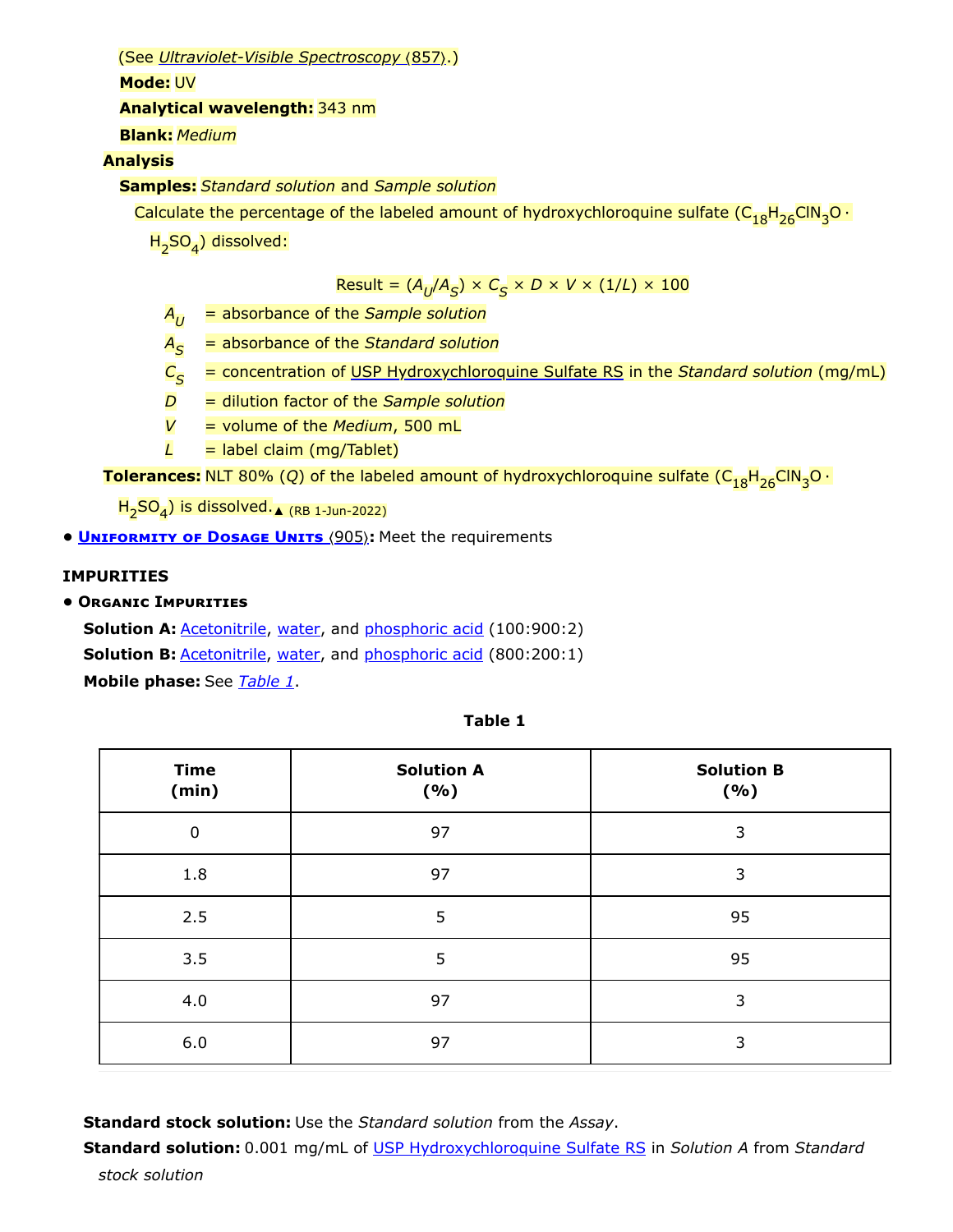- **Sample stock solution:** Nominally 1.0 mg/mL of hydroxychloroquine sulfate in *Solution A* prepared as follows. Transfer a portion of finely ground powder, from NLT 20 Tablets, equivalent to about 200 mg of hydroxychloroquine sulfate, to a 200-mL volumetric flask and add *Solution A* to about 75% of the flask volume. Sonicate for NLT 10 min or until solids are dissolved. Dilute with *Solution A* to volume.
- **Sample solution:** Nominally 0.1 mg/mL of hydroxychloroquine sulfate in *Solution A* from *Sample stock solution*. Pass through a suitable filter.

## **Chromatographic system**

(See *Chromatography* 〈621〉*, System Suitability*.)

**Mode:** LC **Detector:** UV 220 nm

**Column:** 2.0-mm  $\times$  10-cm; 2-µm packing  $L1$ 

**Column temperature:** 35°

**Flow rate:** 0.8 mL/min

**Injection volume:** 2 µL

## **System suitability**

**Sample:** *Standard solution*

## **Suitability requirements**

**Tailing factor:** NMT 2.0

**Relative standard deviation:** NMT 5.0%

## **Analysis**

**Samples:** *Standard solution* and *Sample solution*

Calculate the percentage of any individual impurity in the portion of Tablets taken:

$$
\text{Result} = (r_{U}/r_{S}) \times (C_{S}/C_{U}) \times (1/F) \times 100
$$

*r* = peak response of each individual impurity from the *Sample solution*  $r_{U}$ 

*r* = peak response of hydroxychloroquine from the *Standard solution*  $r_{\varsigma}$ 

*C* = concentration of [USP Hydroxychloroquine Sulfate RS](https://store.usp.org/searchresults?Ntt=1327000&searchType=simple&type=search) in the *Standard solution* (mg/mL)  $C_{\varsigma}$ 

- *C* = nominal concentration of hydroxychloroquine sulfate in the *Sample solution* (mg/mL)  $C_{II}$
- *F* = relative response factor (see *[Table 2](#page-4-0)*)

**Acceptance criteria:** See *[Table 2](#page-4-0)*. The reporting threshold is 0.1%.

<span id="page-4-0"></span>

| <b>Name</b>                                 | <b>Relative</b><br><b>Retention</b><br>Time | <b>Relative</b><br><b>Response</b><br><b>Factor</b> | Acceptance<br>Criteria,<br><b>NMT</b> (%) |
|---------------------------------------------|---------------------------------------------|-----------------------------------------------------|-------------------------------------------|
| Desethyl hydroxychloroquine <sup>a, b</sup> | 0.87                                        | 1.3                                                 | 0.5                                       |
| Hydroxychloroquine                          | 1.0                                         |                                                     |                                           |
| Hydroxychloroquine acetateb.c               | 1.52                                        | 0.81                                                |                                           |
| Sulfohydroxychloroquineb,d                  | 2.32                                        | 1.0                                                 |                                           |
| Chloroquine related compound Ab.e           | 4.46                                        | 2.4                                                 |                                           |

#### **Table 2**